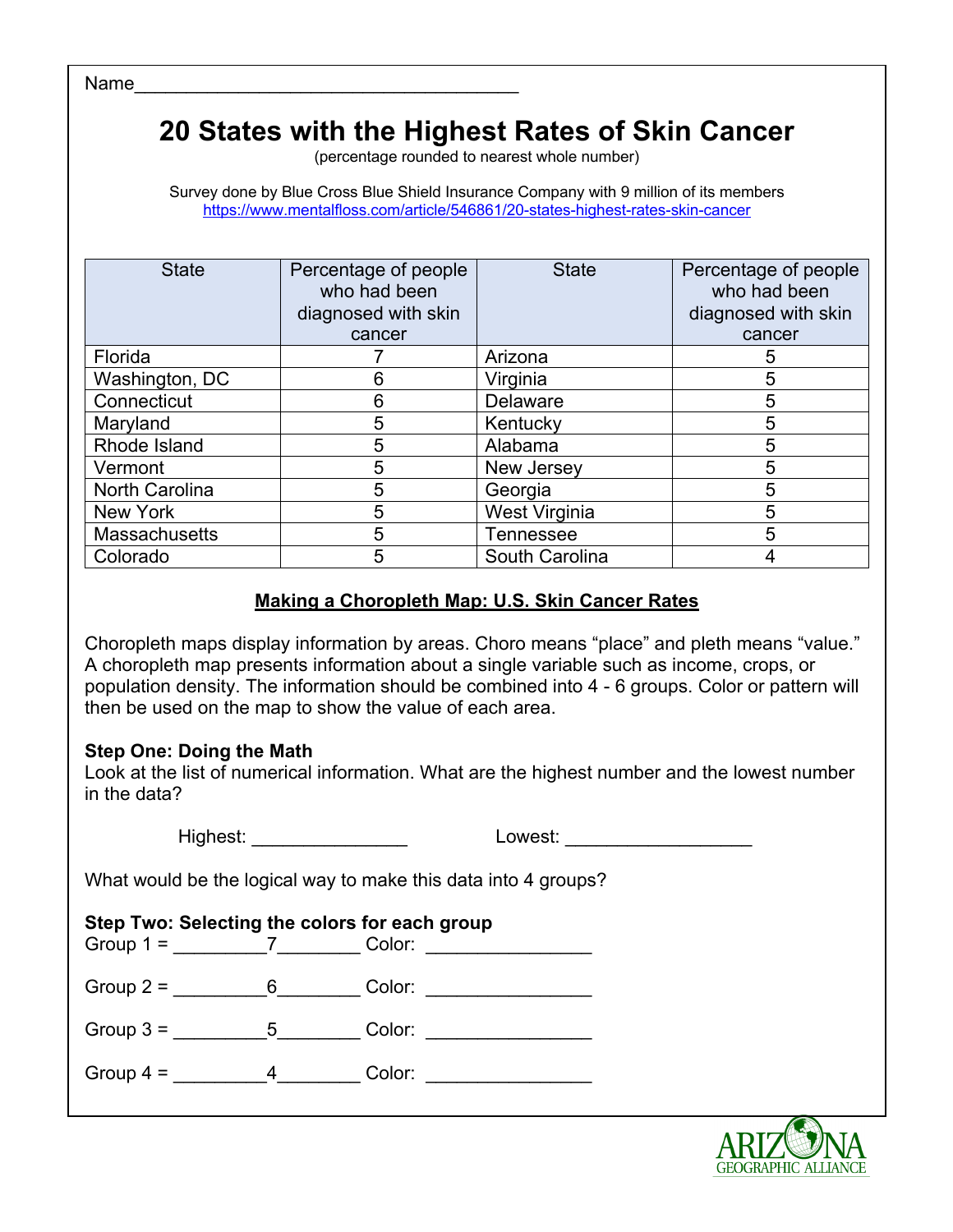## **Step Three: Creating the choropleth map**

Look at the numerical chart for the 20 states. Color each state according to your key for each group. Make sure that you include the numbers for each group in your key. Your key will be located at the bottom of the map between the logo and the courtesy note.

#### **Step Four: Analyzing the results**

- 1. What does this map tell you?
- 2. What pattern(s) do you see in this map?
- 3. Is your state a high-risk state?
- 4. Why do you think it is or isn't?

#### **Writing Assignment**

You will create a 30 second Public Service Announcement (PSA) to be shown on television either nationally or at the state or local level. The purpose of the PSA is to warn people that skin cancer is dangerous and what they should be doing to avoid ending up with skin cancer.

Your PSA will be graded in the following way:

| Requirements                                                                         | <b>Points Possible</b> | <b>Points Earned</b> |
|--------------------------------------------------------------------------------------|------------------------|----------------------|
| Mentions 2 dangers of skin cancer                                                    | 10                     |                      |
| Tells 3 ways to protect yourself from the sun                                        | 15                     |                      |
| Identifies if the PSA will be for a national, local, or state<br>level of audience.  | 5                      |                      |
| Is of an appropriate length for 30 second PSA                                        | 5                      |                      |
| Uses appropriate language to persuade people to care<br>about preventing skin cancer | 5                      |                      |
| Total                                                                                | 40                     |                      |

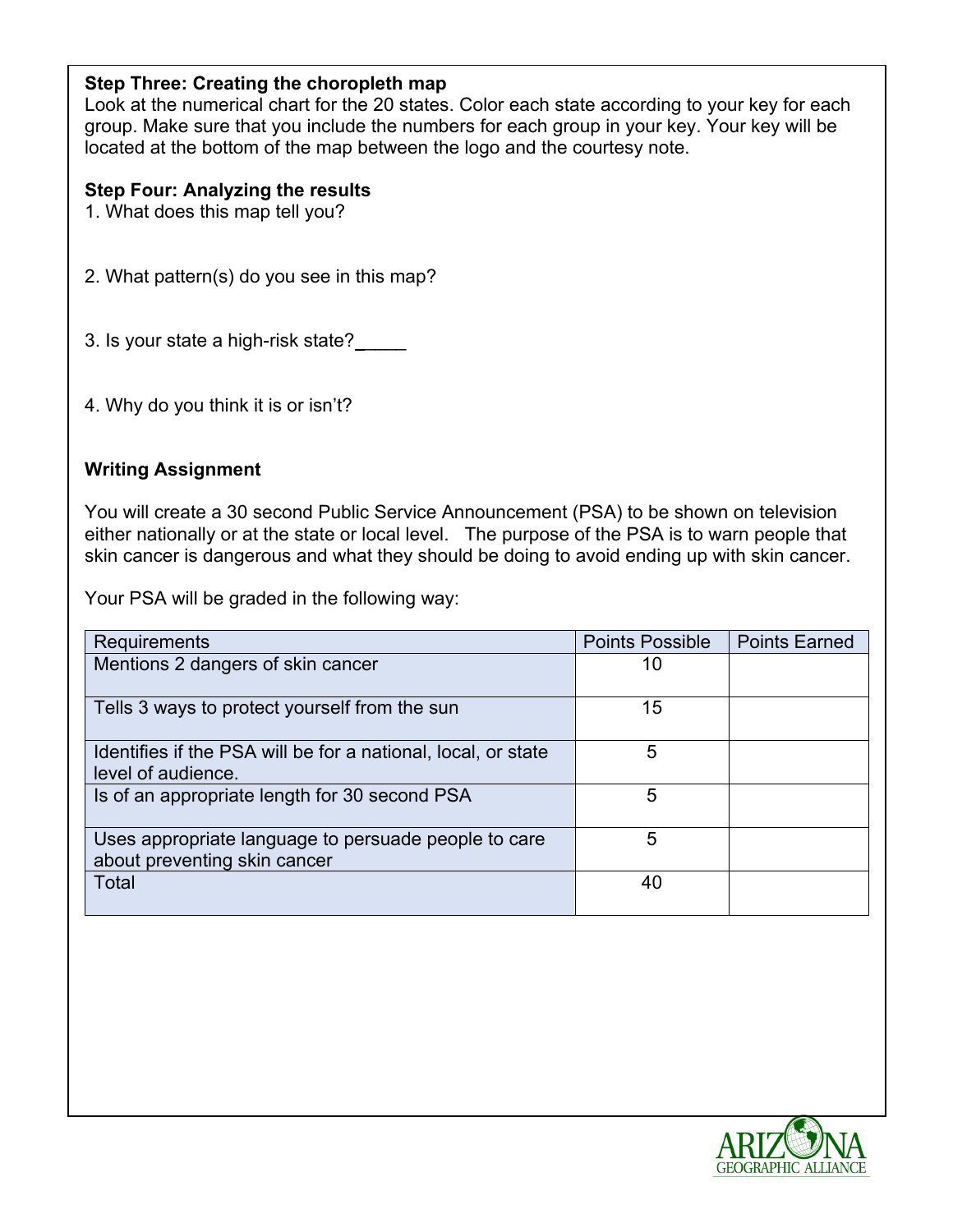**Answer Key**

# **20 States with the Highest Rates of Skin Cancer**

(percentage rounded to nearest whole number)

Survey done by Blue Cross Blue Shield Insurance Company with 9 million of its members https://www.mentalfloss.com/article/546861/20-states-highest-rates-skin-cancer

| <b>State</b>          | Percentage of people<br>who had been<br>diagnosed with skin<br>cancer | <b>State</b>     | Percentage of people<br>who had been<br>diagnosed with skin<br>cancer |
|-----------------------|-----------------------------------------------------------------------|------------------|-----------------------------------------------------------------------|
| Florida               |                                                                       | Arizona          | 5                                                                     |
| Washington, DC        | 6                                                                     | Virginia         | 5                                                                     |
| Connecticut           | 6                                                                     | Delaware         |                                                                       |
| Maryland              | 5                                                                     | Kentucky         | 5                                                                     |
| Rhode Island          | 5                                                                     | Alabama          | 5                                                                     |
| Vermont               | 5                                                                     | New Jersey       | 5                                                                     |
| <b>North Carolina</b> | 5                                                                     | Georgia          | 5                                                                     |
| New York              | 5                                                                     | West Virginia    |                                                                       |
| <b>Massachusetts</b>  | 5                                                                     | <b>Tennessee</b> | 5                                                                     |
| Colorado              | 5                                                                     | South Carolina   |                                                                       |

#### **Making a Choropleth Map: U.S. Skin Cancer Rates**

Choropleth maps display information by areas. Choro means "place" and pleth means "value." A choropleth map presents information about a single variable such as income, crops, or population density. The information should be combined into 4 - 6 groups. Color or pattern will then be used on the map to show the value of each area.

#### **Step One: Doing the Math**

Look at the list of numerical information. What are the highest number and the lowest number in the data?

Highest: T Lowest: 2

What would be the logical way to make this data into 4 groups? One group for 7s, 6s, 5s, and 4s

#### **Step Two: Selecting the colors for each group**

| Group $1 =$ |   | Color: any |  |
|-------------|---|------------|--|
| Group $2 =$ | 6 | Color: any |  |
| Group $3 =$ |   | Color: any |  |
| Group $4 =$ |   | Color: any |  |

Usually it is one color with the darkest color being the highest value. For ex: Group 1 dark red

Group 2 red Group 3 pink Group 4 pale pink